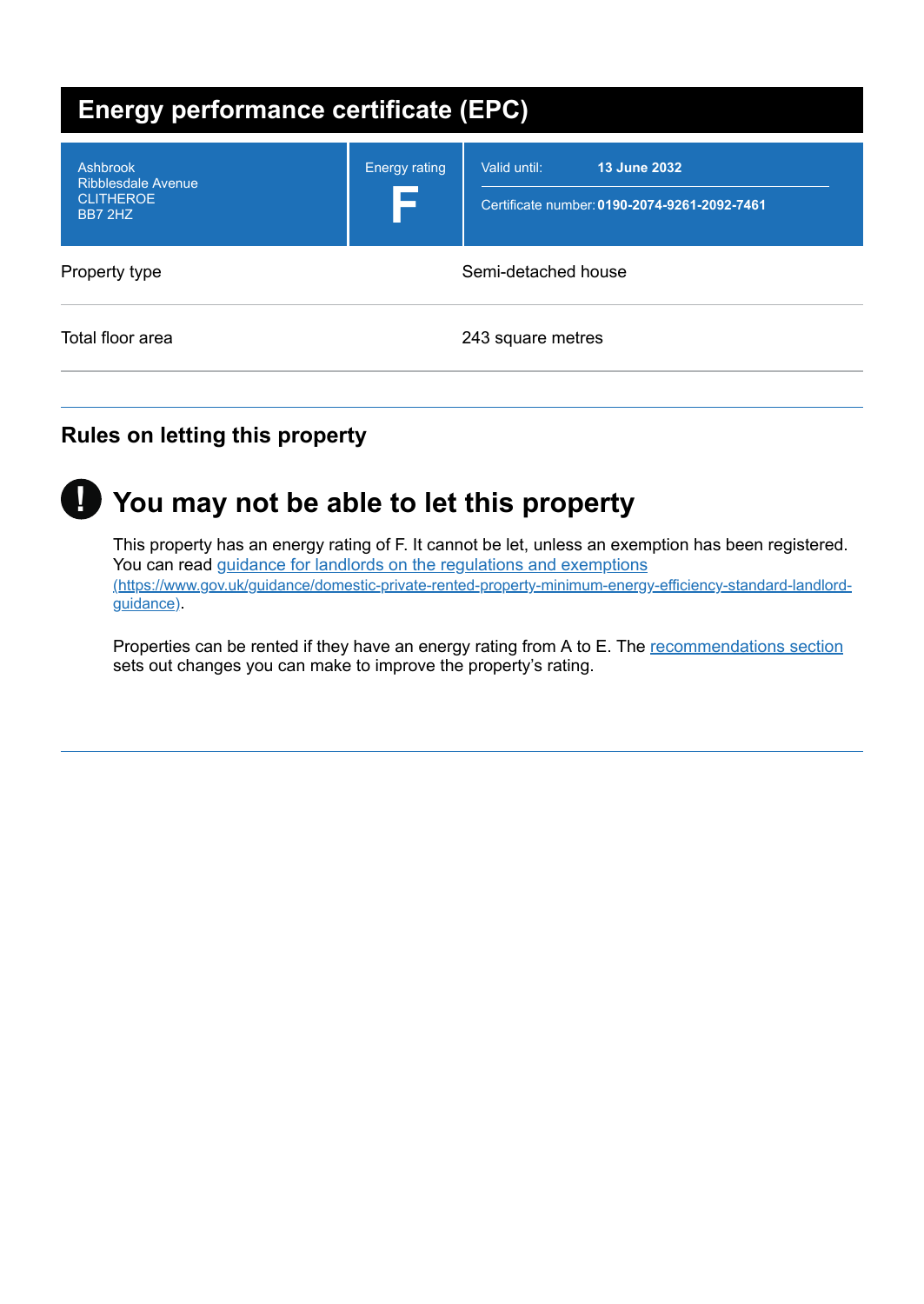## **Energy efficiency rating for this property**

This property's current energy rating is F. It has the potential to be C.

See how to improve this property's energy [performance.](#page-3-0)



The graph shows this property's current and potential energy efficiency.

Properties are given a rating from A (most efficient) to G (least efficient).

Properties are also given a score. The higher the number the lower your fuel bills are likely to be.

For properties in England and Wales:

the average energy rating is D the average energy score is 60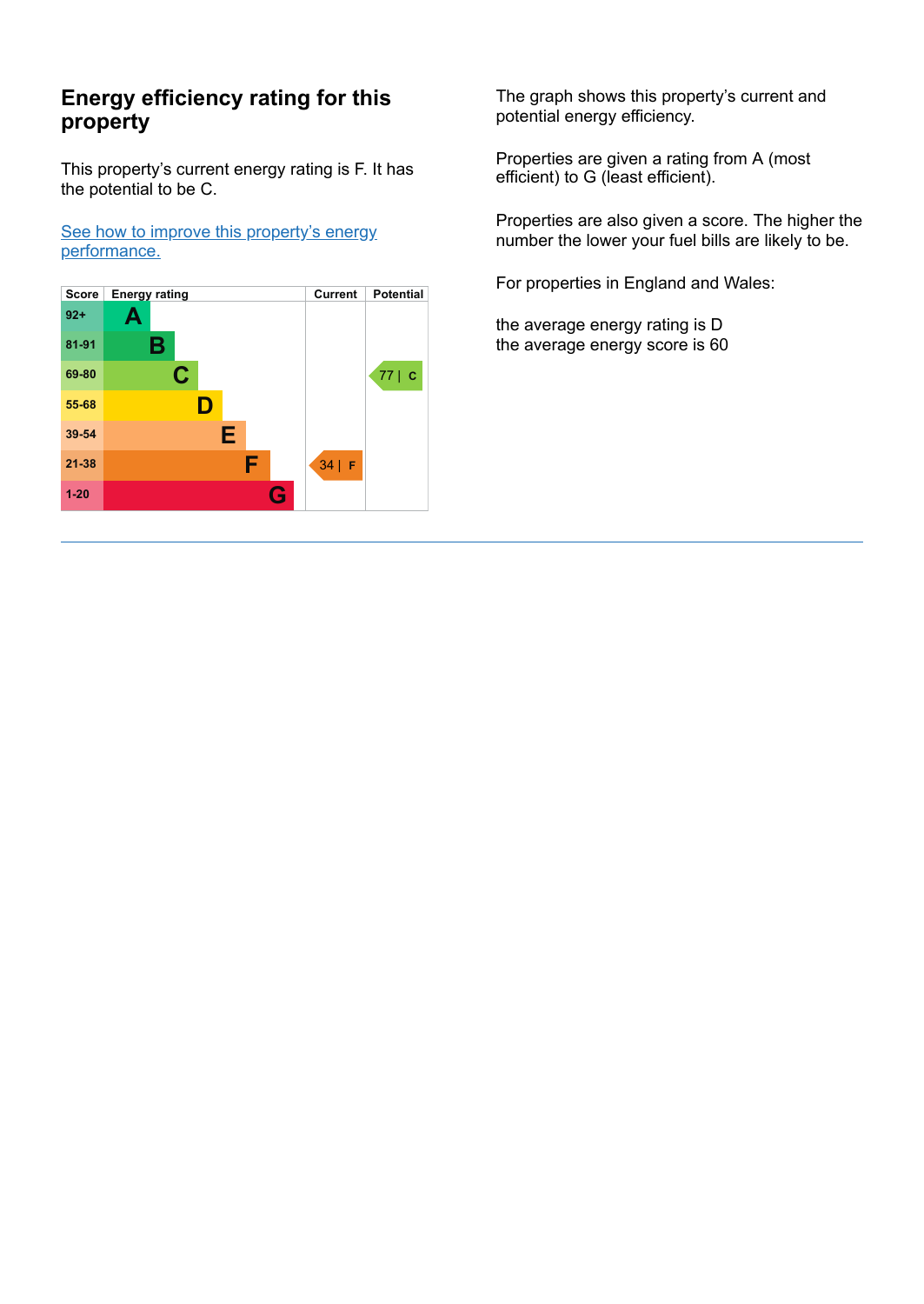## **Breakdown of property's energy performance**

This section shows the energy performance for features of this property. The assessment does not consider the condition of a feature and how well it is working.

Each feature is assessed as one of the following:

- very good (most efficient)
- good
- average
- poor
- very poor (least efficient)

When the description says "assumed", it means that the feature could not be inspected and an assumption has been made based on the property's age and type.

| <b>Feature</b>       | <b>Description</b>                             | Rating    |
|----------------------|------------------------------------------------|-----------|
| Wall                 | Cavity wall, as built, no insulation (assumed) | Poor      |
| Roof                 | Pitched, 25 mm loft insulation                 | Poor      |
| Roof                 | Roof room(s), no insulation (assumed)          | Very poor |
| Window               | Some double glazing                            | Poor      |
| Main heating         | Boiler and radiators, mains gas                | Good      |
| Main heating control | Programmer and room thermostat                 | Average   |
| Hot water            | From main system, no cylinder thermostat       | Poor      |
| Lighting             | No low energy lighting                         | Very poor |
| Floor                | Suspended, no insulation (assumed)             | N/A       |
| Secondary heating    | Room heaters, coal                             | N/A       |

#### **Primary energy use**

The primary energy use for this property per year is 439 kilowatt hours per square metre (kWh/m2).

### **Additional information**

Additional information about this property:

Cavity fill is recommended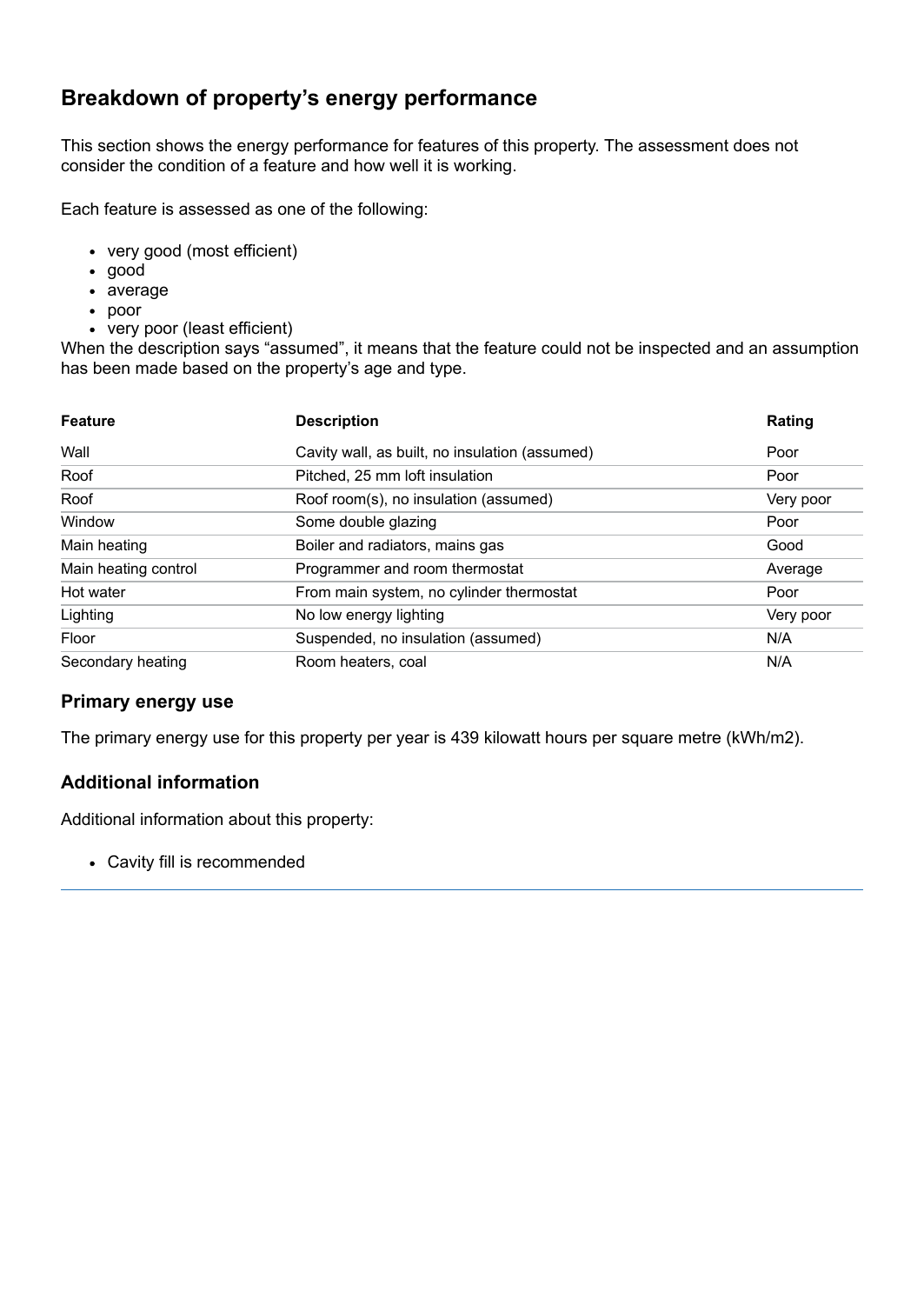| <b>Environmental impact of this</b>                                                        |                                              | 22.0 tonnes of CO2                                  |  |
|--------------------------------------------------------------------------------------------|----------------------------------------------|-----------------------------------------------------|--|
| property                                                                                   |                                              | This property produces                              |  |
| This property's current environmental impact<br>rating is F. It has the potential to be D. |                                              | 7.7 tonnes of CO2                                   |  |
| Properties are rated in a scale from A to G                                                |                                              | By making the recommended changes, you              |  |
| based on how much carbon dioxide (CO2) they                                                |                                              | could reduce this property's CO2 emissions by       |  |
| produce.                                                                                   |                                              | 14.3 tonnes per year. This will help to protect the |  |
|                                                                                            | environment.                                 |                                                     |  |
| than G rated properties.                                                                   |                                              | Environmental impact ratings are based on           |  |
| 6 tonnes of CO2                                                                            |                                              | assumptions about average occupancy and             |  |
| An average household                                                                       |                                              | energy use. They may not reflect how energy is      |  |
| produces                                                                                   |                                              | consumed by the people living at the property.      |  |
|                                                                                            | Properties with an A rating produce less CO2 | This property's potential<br>production             |  |

# <span id="page-3-0"></span>**Improve this property's energy performance**

By following our step by step recommendations you could reduce this property's energy use and potentially save money.

Carrying out these changes in order will improve the property's energy rating and score from F (34) to C (77).

| <b>Step</b>                                                           | <b>Typical installation</b><br>cost | <b>Typical yearly</b><br>saving |
|-----------------------------------------------------------------------|-------------------------------------|---------------------------------|
| 1. Increase loft insulation to 270 mm                                 | £100 - £350                         | £109                            |
| 2. Room-in-roof insulation                                            | £1,500 - £2,700                     | £698                            |
| 3. Cavity wall insulation                                             | £500 - £1,500                       | £227                            |
| 4. Floor insulation (suspended floor)                                 | £800 - £1,200                       | £153                            |
| 5. Draught proofing                                                   | £80 - £120                          | £83                             |
| 6. Low energy lighting                                                | £130                                | £107                            |
| 7. Hot water cylinder thermostat                                      | £200 - £400                         | £144                            |
| 8. Heating controls (TRVs)                                            | £350 - £450                         | £99                             |
| 9. Condensing boiler                                                  | £2,200 - £3,000                     | £392                            |
| 10. Replace single glazed windows with low-E double glazed<br>windows | £3,300 - £6,500                     | £144                            |
| 11. Solar photovoltaic panels                                         | £3,500 - £5,500                     | £319                            |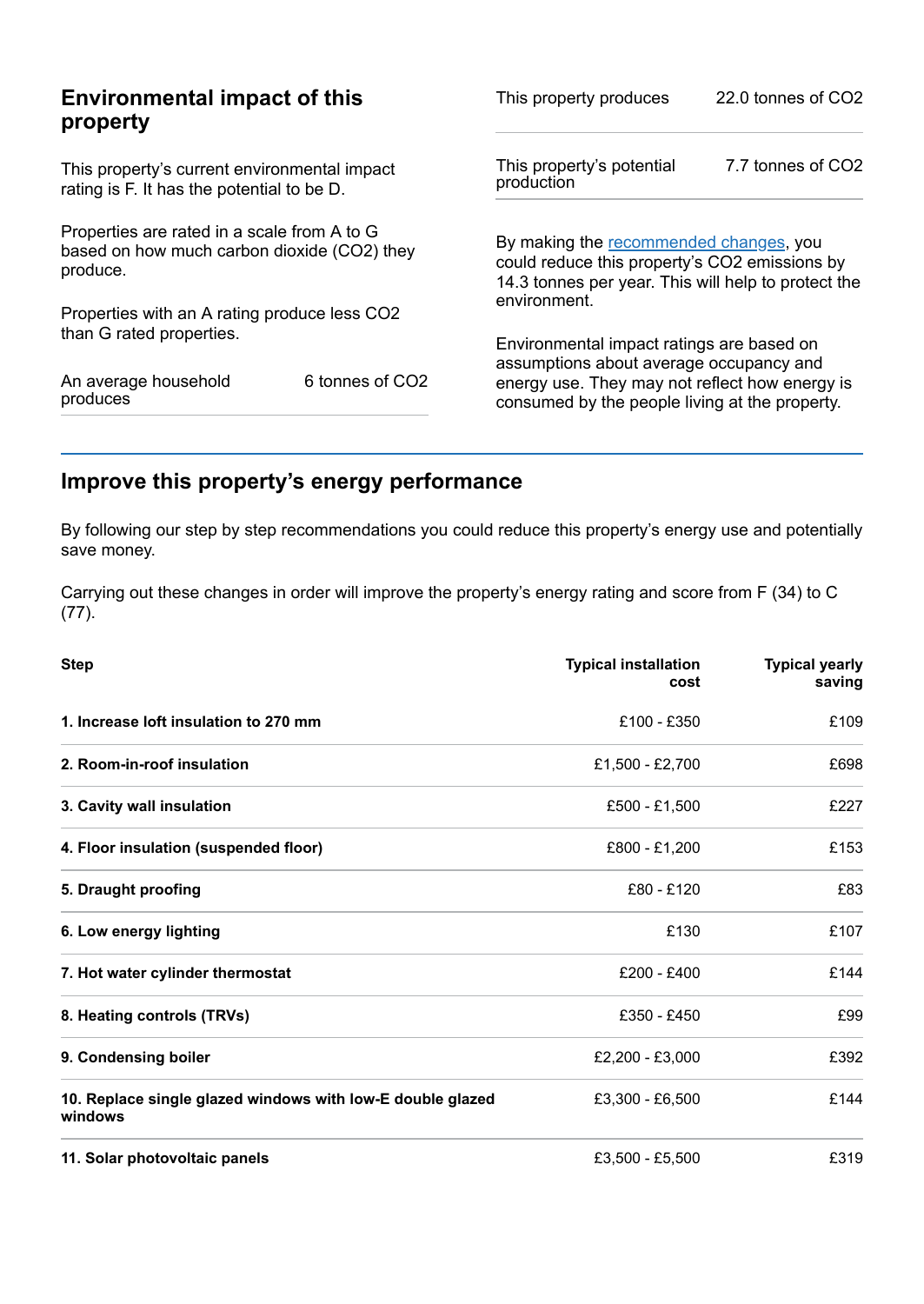### **Paying for energy improvements**

Find energy grants and ways to save energy in your home. [\(https://www.gov.uk/improve-energy-efficiency\)](https://www.gov.uk/improve-energy-efficiency)

## **Estimated energy use and potential savings**

| Estimated yearly energy<br>cost for this property | £3631 |
|---------------------------------------------------|-------|
| Potential saving                                  | £2154 |

The estimated cost shows how much the average household would spend in this property for heating, lighting and hot water. It is not based on how energy is used by the people living at the property.

The potential saving shows how much money you could save if you complete each [recommended](#page-3-0) step in order.

For advice on how to reduce your energy bills visit Simple Energy Advice [\(https://www.simpleenergyadvice.org.uk/\)](https://www.simpleenergyadvice.org.uk/).

#### **Heating use in this property**

Heating a property usually makes up the majority of energy costs.

| Estimated energy used to heat this<br>property |                                        |  |
|------------------------------------------------|----------------------------------------|--|
| <b>Type of heating</b>                         | <b>Estimated energy used</b>           |  |
| <b>Space heating</b>                           | 44408 kWh per year                     |  |
| <b>Water heating</b>                           | 4011 kWh per year                      |  |
| insulation                                     | Potential energy savings by installing |  |
| <b>Type of insulation</b>                      | Amount of energy saved                 |  |
| Loft insulation                                | 1613 kWh per year                      |  |
| Cavity wall insulation                         | 2869 kWh per year                      |  |